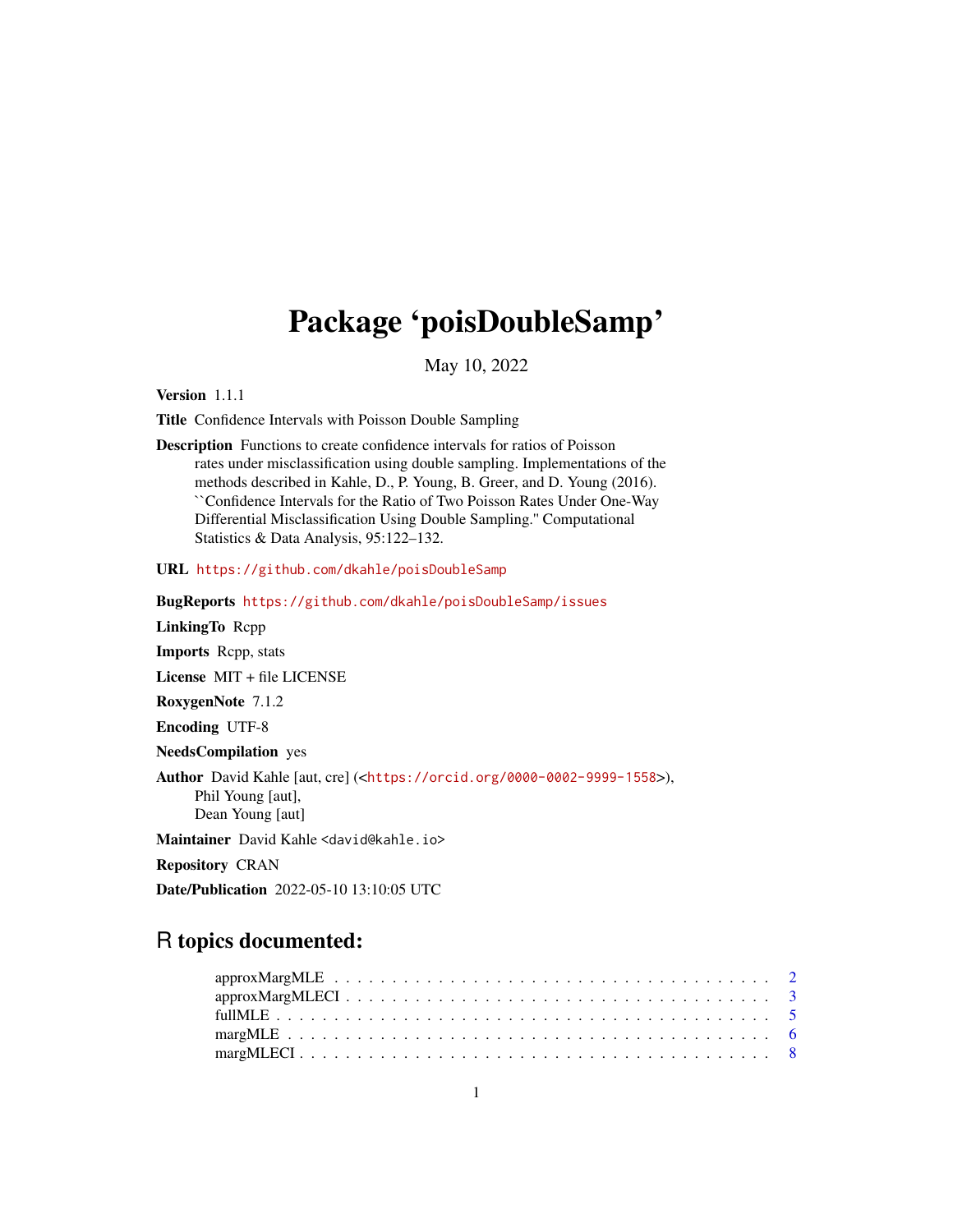<span id="page-1-0"></span>

| Index |  |  |  |  |  |  |  |  |  |  |  |  |  |  |  |  | $\overline{13}$ |
|-------|--|--|--|--|--|--|--|--|--|--|--|--|--|--|--|--|-----------------|
|       |  |  |  |  |  |  |  |  |  |  |  |  |  |  |  |  |                 |

approxMargMLE *Compute the marginal MLE of phi*

## Description

Compute the marginal MLE of the ratio of two Poisson rates in a two-sample Poisson rate problem with misclassified data given fallible and infallible datasets.

## Usage

```
approxMargMLE(
  data,
  N1,
  N2,
  N01,
  N02,
  1 = 0,
  u = 1000,out = c("par", "all"),tol = 1e-10\mathcal{E}
```
## Arguments

| data | the vector of counts of the fallible data $(z11, z12, z21, z22)$ followed by the<br>infallible data (m011, m012, m021, m022, y01, y02) |
|------|----------------------------------------------------------------------------------------------------------------------------------------|
| N1   | the opportunity size of group 1 for the fallible data                                                                                  |
| N2   | the opportunity size of group 2 for the fallible data                                                                                  |
| N01  | the opportunity size of group 1 for the infallible data                                                                                |
| N02  | the opportunity size of group 2 for the infallible data                                                                                |
| 1    | the lower end of the range of possible phi's (for optim)                                                                               |
| u    | the upper end of the range of possible phi's (for optim)                                                                               |
| out  | "par" or "all" (for the output of optim)                                                                                               |
| tol  | tolerance parameter for the rmle EM algorithm                                                                                          |

#### Value

a named vector containing the marginal mle of phi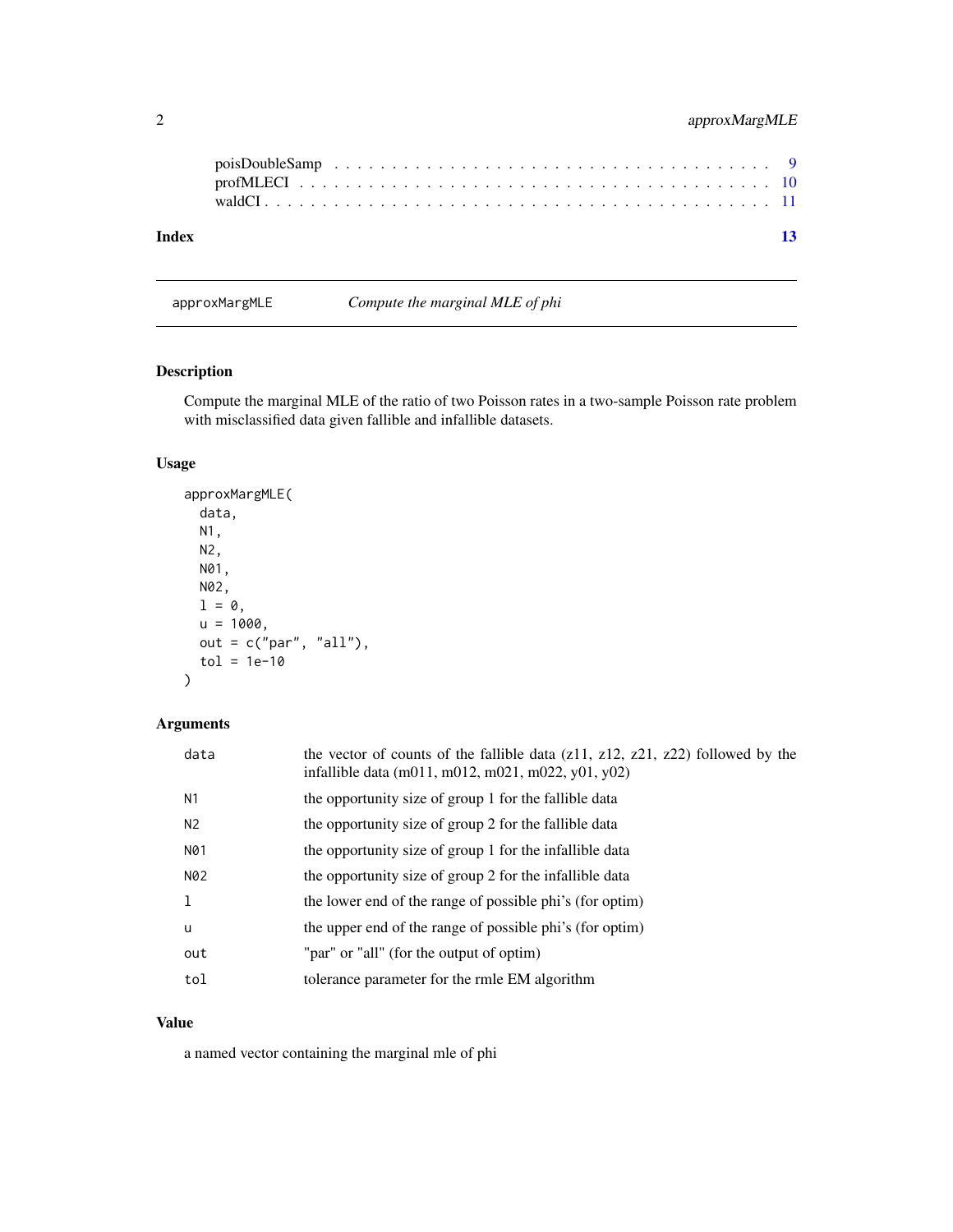#### <span id="page-2-0"></span>References

Kahle, D., P. Young, B. Greer, and D. Young (2016). "Confidence Intervals for the Ratio of Two Poisson Rates Under One-Way Differential Misclassification Using Double Sampling." Computational Statistics & Data Analysis, 95:122–132.

#### Examples

```
# small example
z11 <- 34; z12 <- 35; N1 <- 10;
z21 <- 22; z22 <- 31; N2 <- 10;
m011 <- 9; m012 <- 1; y01 <- 3; N01 <- 3;
m021 <- 8; m022 <- 8; y02 <- 2; N02 <- 3;
data <- c(z11, z12, z21, z22, m011, m012, m021, m022, y01, y02)
fullMLE(data, N1, N2, N01, N02)
margMLE(data, N1, N2, N01, N02)
approxMargMLE(data, N1, N2, N01, N02)
## Not run:
# big example :
z11 <- 477; z12 <- 1025; N1 <- 16186;
z21 <- 255; z22 <- 1450; N2 <- 18811;
m011 <- 38; m012 <- 90; y01 <- 15; N01 <- 1500;
m021 <- 41; m022 <- 200; y02 <- 9; N02 <- 2500;
data <- c(z11, z12, z21, z22, m011, m012, m021, m022, y01, y02)
fullMLE(data, N1, N2, N01, N02)
margMLE(data, N1, N2, N01, N02) # ~1 min
approxMargMLE(data, N1, N2, N01, N02)
```
## End(Not run)

approxMargMLECI *Compute the profile MLE CI of phi*

#### Description

Compute the profile MLE confidence interval of the ratio of two Poisson rates in a two-sample Poisson rate problem with misclassified data given fallible and infallible datasets. This uses a C++ implemention of the EM algorithm.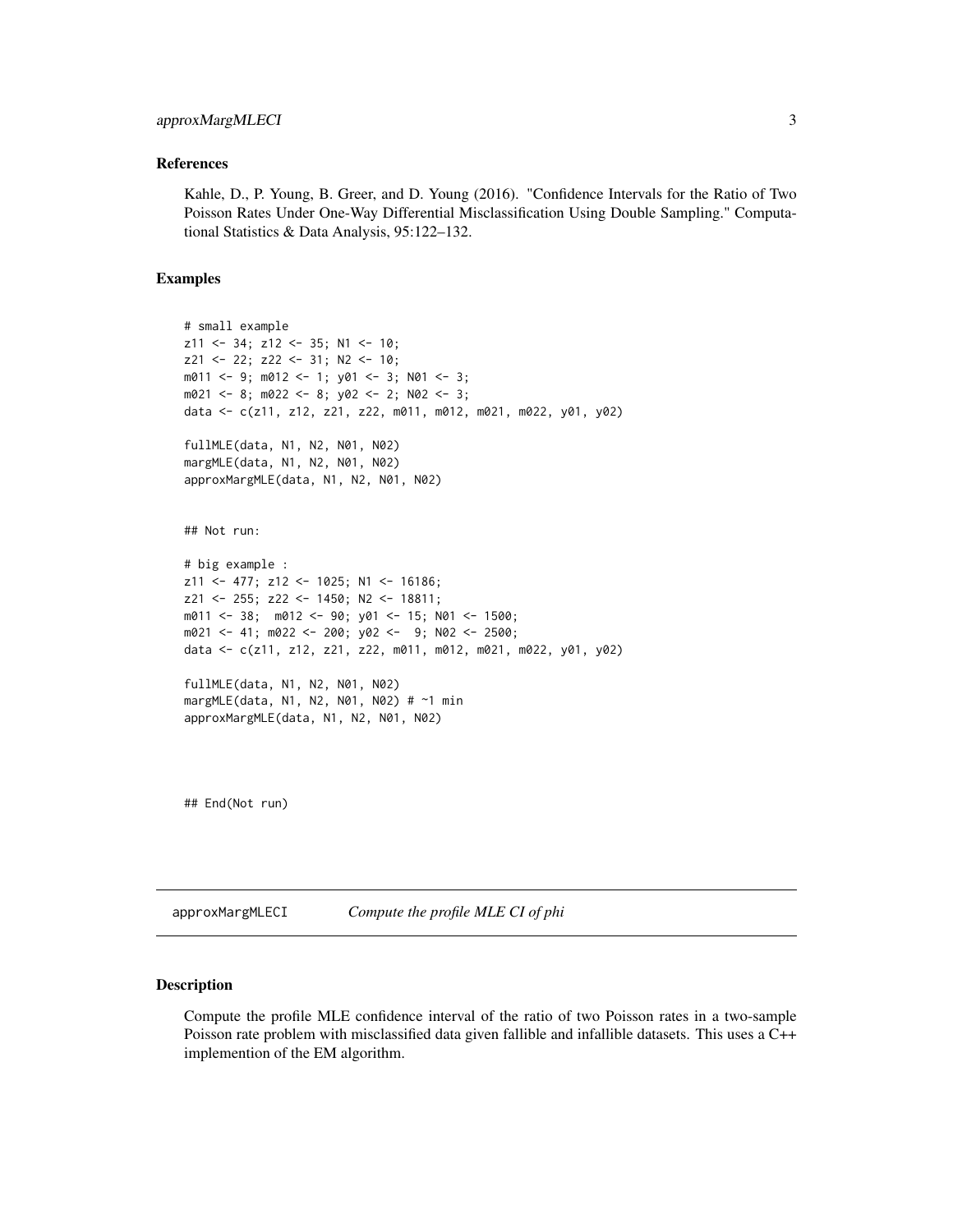#### Usage

```
approxMargMLECI(
 data,
 N1,
 N2,
 N01,
 N02,
 conf. level = 0.95,
 1 = 0.001,u = 1000,tol = 1e-10\lambda
```
#### Arguments

| data           | the vector of counts of the fallible data $(z11, z12, z21, z22)$ followed by the<br>infallible data (m011, m012, m021, m022, y01, y02) |
|----------------|----------------------------------------------------------------------------------------------------------------------------------------|
| N1             | the opportunity size of group 1 for the fallible data                                                                                  |
| N <sub>2</sub> | the opportunity size of group 2 for the fallible data                                                                                  |
| N01            | the opportunity size of group 1 for the infallible data                                                                                |
| N02            | the opportunity size of group 2 for the infallible data                                                                                |
| conf.level     | confidence level of the interval                                                                                                       |
|                | the lower end of the range of possible phi's (for optim)                                                                               |
| u              | the upper end of the range of possible phi's (for optim)                                                                               |
| tol            | tolerance used in the EM algorithm to declare convergence                                                                              |

#### Value

a named vector containing the marginal mle of phi

## References

Kahle, D., P. Young, B. Greer, and D. Young (2016). "Confidence Intervals for the Ratio of Two Poisson Rates Under One-Way Differential Misclassification Using Double Sampling." Computational Statistics & Data Analysis, 95:122–132.

## Examples

```
# small example
z11 <- 34; z12 <- 35; N1 <- 10;
z21 <- 22; z22 <- 31; N2 <- 10;
m011 <- 9; m012 <- 1; y01 <- 3; N01 <- 3;
m021 <- 8; m022 <- 8; y02 <- 2; N02 <- 3;
data <- c(z11, z12, z21, z22, m011, m012, m021, m022, y01, y02)
waldCI(data, N1, N2, N01, N02)
```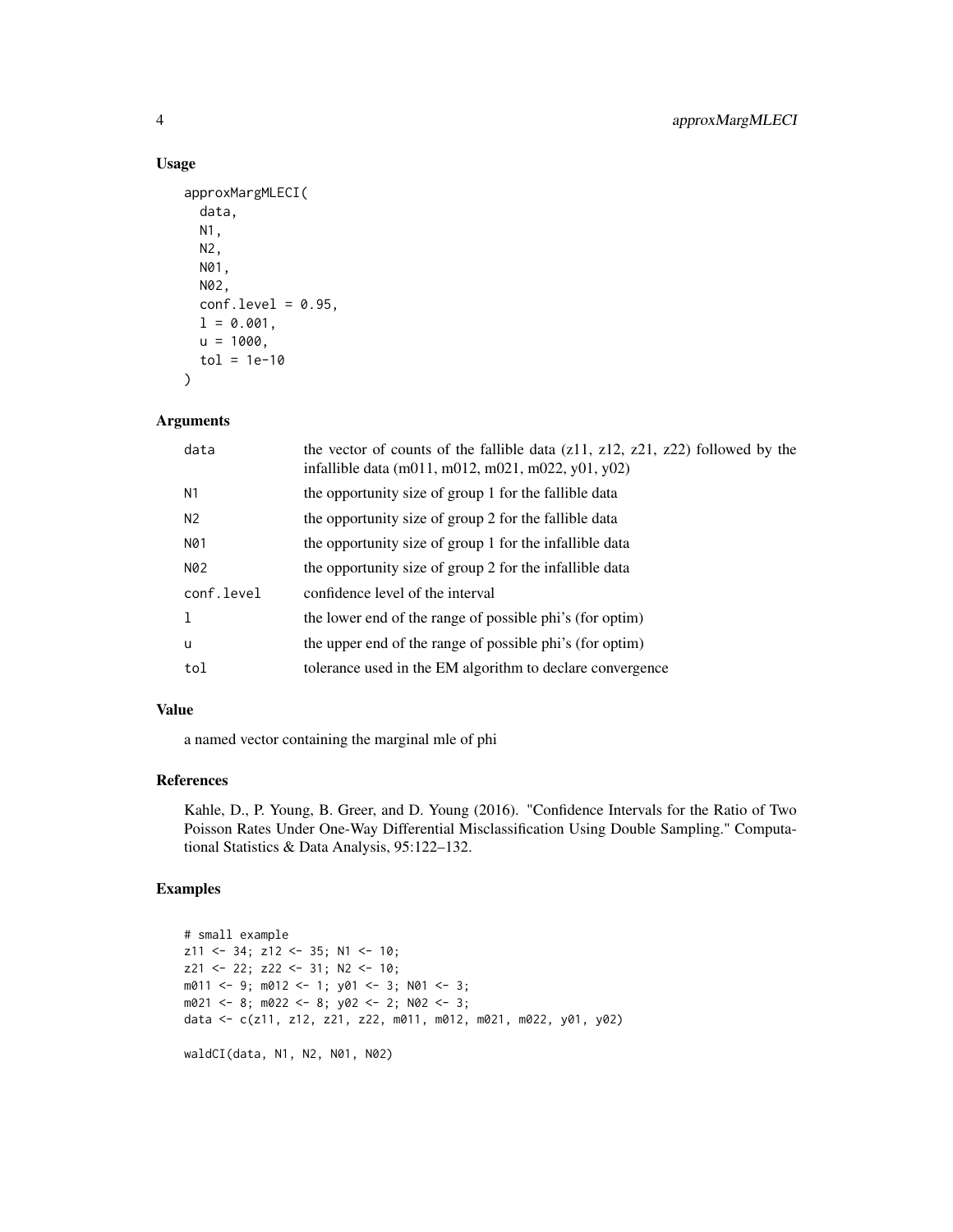#### <span id="page-4-0"></span>full MLE 5

```
margMLECI(data, N1, N2, N01, N02)
profMLECI(data, N1, N2, N01, N02)
approxMargMLECI(data, N1, N2, N01, N02)
## Not run:
# big example :
z11 <- 477; z12 <- 1025; N1 <- 16186;
z21 <- 255; z22 <- 1450; N2 <- 18811;
m011 <- 38; m012 <- 90; y01 <- 15; N01 <- 1500;
m021 <- 41; m022 <- 200; y02 <- 9; N02 <- 2500;
data <- c(z11, z12, z21, z22, m011, m012, m021, m022, y01, y02)
waldCI(data, N1, N2, N01, N02)
margMLECI(data, N1, N2, N01, N02)
profMLECI(data, N1, N2, N01, N02)
approxMargMLECI(data, N1, N2, N01, N02)
```
## End(Not run)

fullMLE *Compute the full MLEs*

#### Description

Compute the MLEs of a two-sample Poisson rate problem with misclassified data given fallible and infallible datasets.

#### Usage

fullMLE(data, N1, N2, N01, N02)

#### Arguments

| data | the vector of counts of the fallible data $(z11, z12, z21, z22)$ followed by the<br>infallible data (m011, m012, m021, m022, y01, y02) |
|------|----------------------------------------------------------------------------------------------------------------------------------------|
| N1   | the opportunity size of group 1 for the fallible data                                                                                  |
| N2   | the opportunity size of group 2 for the fallible data                                                                                  |
| N01  | the opportunity size of group 1 for the infallible data                                                                                |
| N02  | the opportunity size of group 2 for the infallible data                                                                                |
|      |                                                                                                                                        |

## Details

These are the closed-form expressions for the MLEs.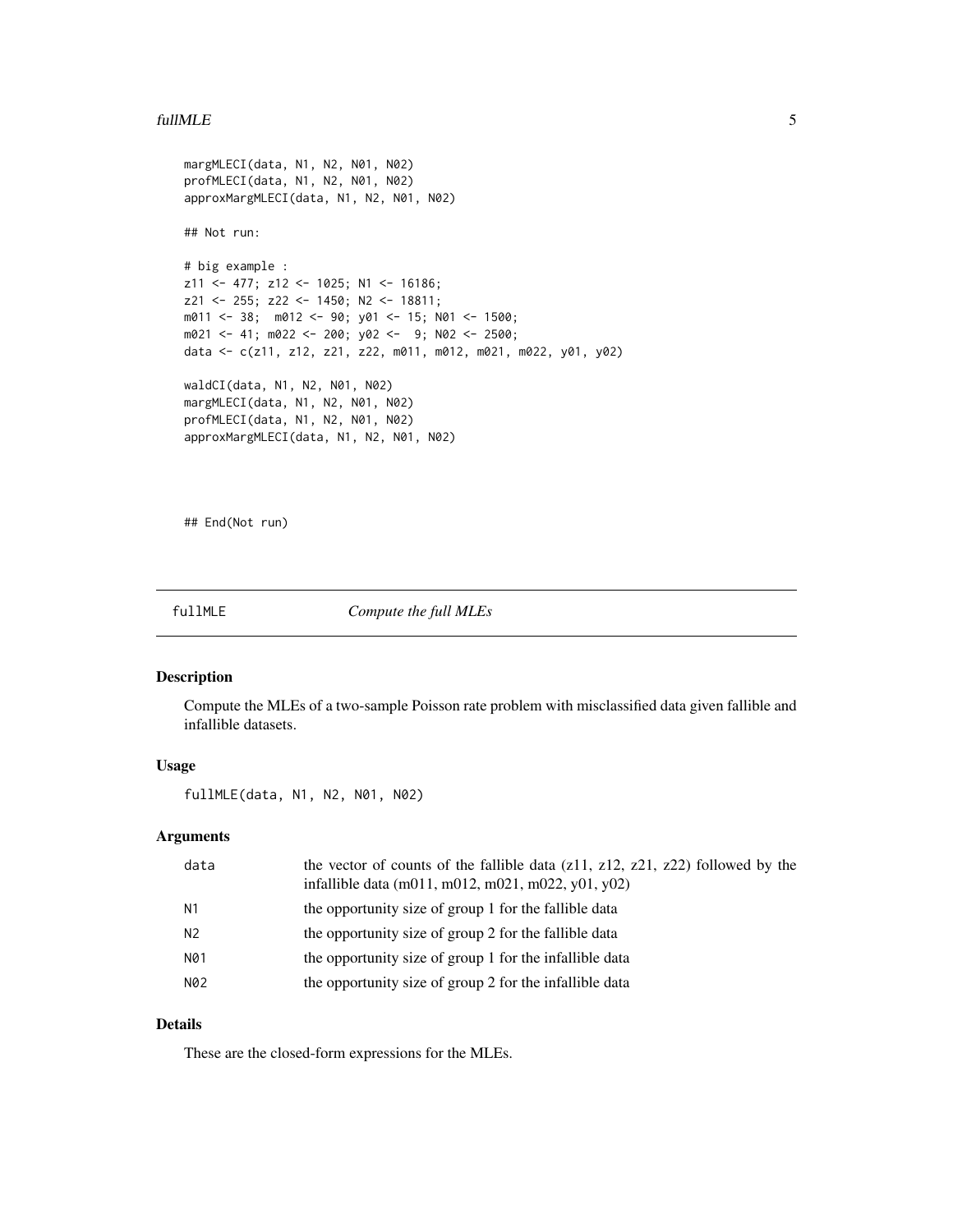#### <span id="page-5-0"></span>Value

a named vector containing the mles of each of the parameters (phi, la12, la21, la22, th1, and th2)

#### References

Kahle, D., P. Young, B. Greer, and D. Young (2016). "Confidence Intervals for the Ratio of Two Poisson Rates Under One-Way Differential Misclassification Using Double Sampling." Computational Statistics & Data Analysis, 95:122–132.

## Examples

```
# small example
z11 <- 34; z12 <- 35; N1 <- 10;
z21 <- 22; z22 <- 31; N2 <- 10;
m011 <- 9; m012 <- 1; y01 <- 3; N01 <- 3;
m021 \le -8; m022 \le -8; y02 \le -2; N02 \le -3;
data <- c(z11, z12, z21, z22, m011, m012, m021, m022, y01, y02)
fullMLE(data, N1, N2, N01, N02)
## Not run:
# big example :
z11 <- 477; z12 <- 1025; N1 <- 16186;
z21 <- 255; z22 <- 1450; N2 <- 18811;
m011 <- 38; m012 <- 90; y01 <- 15; N01 <- 1500;
m021 <- 41; m022 <- 200; y02 <- 9; N02 <- 2500;
data <- c(z11, z12, z21, z22, m011, m012, m021, m022, y01, y02)
fullMLE(data, N1, N2, N01, N02)
```
## End(Not run)

margMLE *Compute the marginal MLE of phi*

#### Description

Compute the marginal MLE of the ratio of two Poisson rates in a two-sample Poisson rate problem with misclassified data given fallible and infallible datasets.

#### Usage

```
margMLE(data, N1, N2, N01, N02, l = 0.001, u = 1000, out = c("par", "all"))
```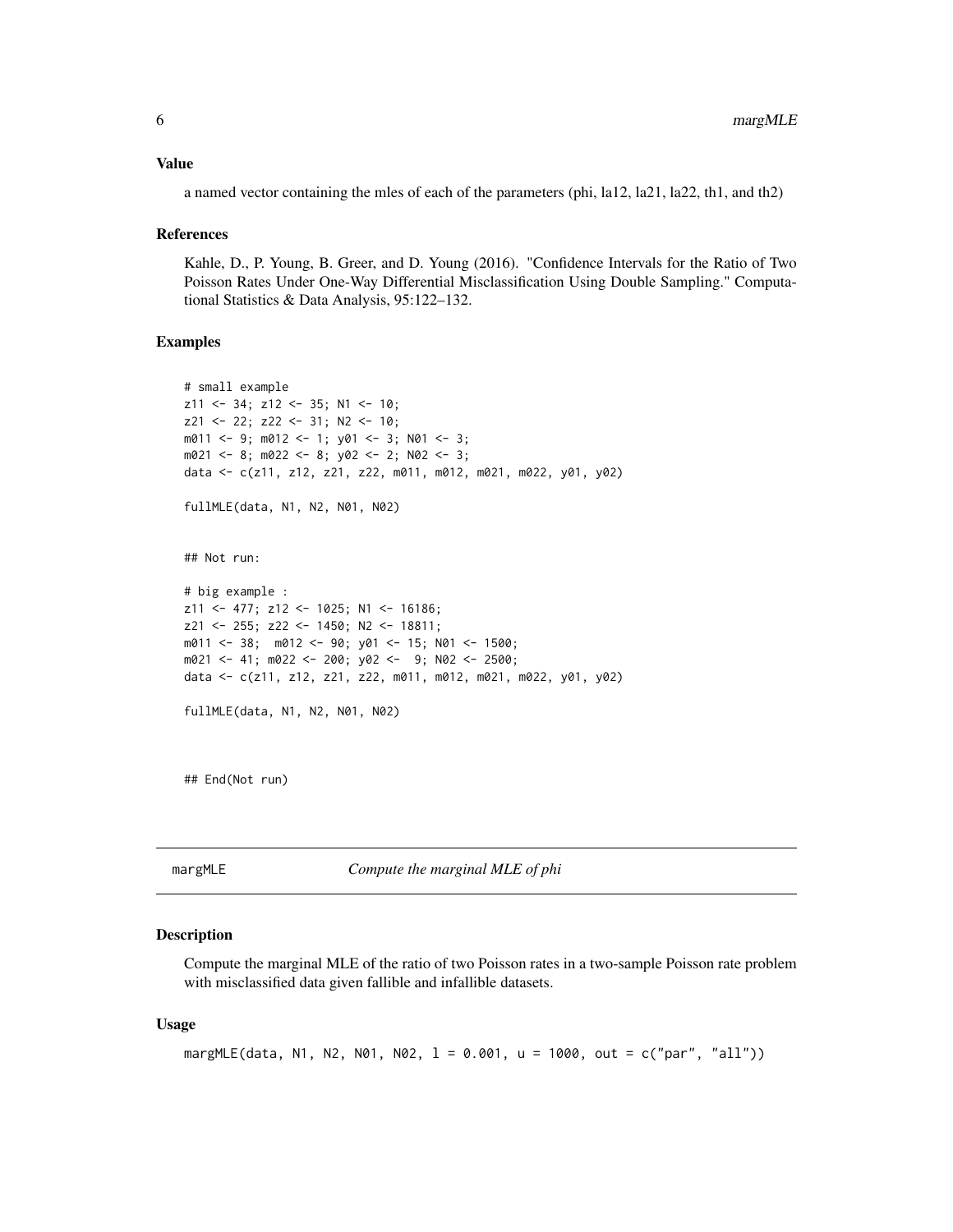## margMLE 7

#### Arguments

| data           | the vector of counts of the fallible data $(z11, z12, z21, z22)$ followed by the<br>infallible data (m011, m012, m021, m022, y01, y02) |
|----------------|----------------------------------------------------------------------------------------------------------------------------------------|
| N1             | the opportunity size of group 1 for the fallible data                                                                                  |
| N <sub>2</sub> | the opportunity size of group 2 for the fallible data                                                                                  |
| N01            | the opportunity size of group 1 for the infallible data                                                                                |
| N02            | the opportunity size of group 2 for the infallible data                                                                                |
| -1             | the lower end of the range of possible phi's (for optim)                                                                               |
| $\mathbf u$    | the upper end of the range of possible phi's (for optim)                                                                               |
| out            | "par" or "all" (for the output of optim)                                                                                               |

#### Value

a named vector containing the marginal mle of phi

#### References

Kahle, D., P. Young, B. Greer, and D. Young (2016). "Confidence Intervals for the Ratio of Two Poisson Rates Under One-Way Differential Misclassification Using Double Sampling." Computational Statistics & Data Analysis, 95:122–132.

#### Examples

```
# small example
z11 <- 34; z12 <- 35; N1 <- 10;
z21 <- 22; z22 <- 31; N2 <- 10;
m011 <- 9; m012 <- 1; y01 <- 3; N01 <- 3;
m021 <- 8; m022 <- 8; y02 <- 2; N02 <- 3;
data <- c(z11, z12, z21, z22, m011, m012, m021, m022, y01, y02)
fullMLE(data, N1, N2, N01, N02)
margMLE(data, N1, N2, N01, N02)
## Not run:
# big example :
z11 <- 477; z12 <- 1025; N1 <- 16186;
z21 <- 255; z22 <- 1450; N2 <- 18811;
m011 <- 38; m012 <- 90; y01 <- 15; N01 <- 1500;
m021 <- 41; m022 <- 200; y02 <- 9; N02 <- 2500;
data <- c(z11, z12, z21, z22, m011, m012, m021, m022, y01, y02)
fullMLE(data, N1, N2, N01, N02)
```
margMLE(data, N1, N2, N01, N02)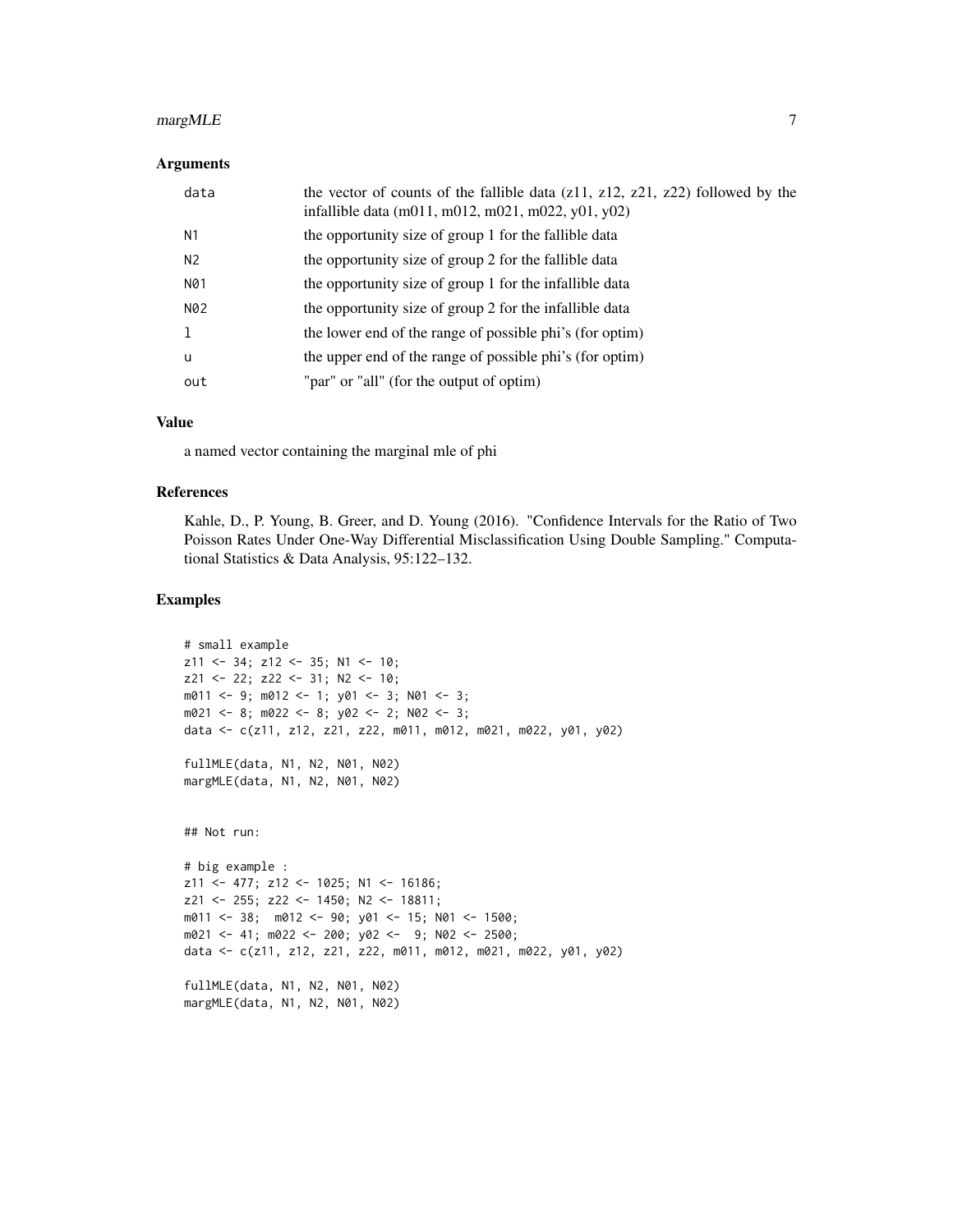<span id="page-7-0"></span>## End(Not run)

margMLECI *Compute the marginal MLE confidence interval for the phi*

## Description

Compute the marginal MLE confidence interval of the ratio of two Poisson rates in a two-sample Poisson rate problem with misclassified data given fallible and infallible datasets.

#### Usage

margMLECI(data, N1, N2, N01, N02, conf.level = 0.95, l = 1e-10, u = 1e+10)

### Arguments

| data       | the vector of counts of the fallible data $(z11, z12, z21, z22)$ followed by the<br>infallible data (m011, m012, m021, m022, y01, y02) |
|------------|----------------------------------------------------------------------------------------------------------------------------------------|
| N1         | the opportunity size of group 1 for the fallible data                                                                                  |
| N2         | the opportunity size of group 2 for the fallible data                                                                                  |
| N01        | the opportunity size of group 1 for the infallible data                                                                                |
| N02        | the opportunity size of group 2 for the infallible data                                                                                |
| conf.level | confidence level of the interval                                                                                                       |
|            | the lower end of the range of possible phi's (for optim)                                                                               |
| u          | the upper end of the range of possible phi's (for optim)                                                                               |

## Value

a named vector containing the lower and upper bounds of the confidence interval

#### References

Kahle, D., P. Young, B. Greer, and D. Young (2016). "Confidence Intervals for the Ratio of Two Poisson Rates Under One-Way Differential Misclassification Using Double Sampling." Computational Statistics & Data Analysis, 95:122–132.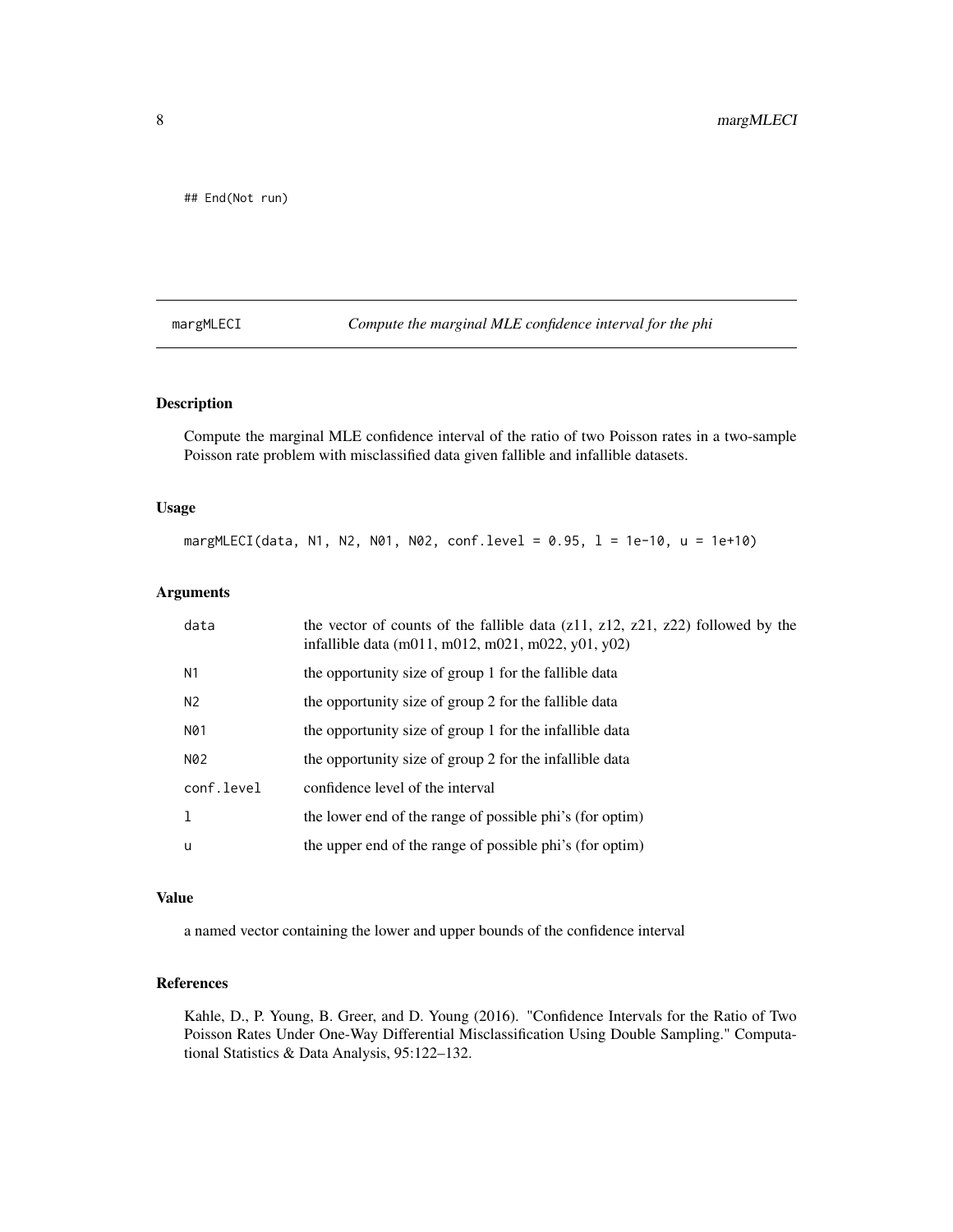## <span id="page-8-0"></span>poisDoubleSamp 9

#### Examples

```
# small example
z11 <- 34; z12 <- 35; N1 <- 10;
z21 <- 22; z22 <- 31; N2 <- 10;
m011 <- 9; m012 <- 1; y01 <- 3; N01 <- 3;
m021 <- 8; m022 <- 8; y02 <- 2; N02 <- 3;
data <- c(z11, z12, z21, z22, m011, m012, m021, m022, y01, y02)
waldCI(data, N1, N2, N01, N02)
margMLECI(data, N1, N2, N01, N02)
profMLECI(data, N1, N2, N01, N02)
approxMargMLECI(data, N1, N2, N01, N02)
## Not run:
# big example :
z11 <- 477; z12 <- 1025; N1 <- 16186;
z21 <- 255; z22 <- 1450; N2 <- 18811;
m011 <- 38; m012 <- 90; y01 <- 15; N01 <- 1500;
m021 <- 41; m022 <- 200; y02 <- 9; N02 <- 2500;
data <- c(z11, z12, z21, z22, m011, m012, m021, m022, y01, y02)
waldCI(data, N1, N2, N01, N02)
margMLECI(data, N1, N2, N01, N02)
profMLECI(data, N1, N2, N01, N02)
approxMargMLECI(data, N1, N2, N01, N02)
```
## End(Not run)

poisDoubleSamp *poisDoubleSamp : Confidence intervals with Poisson double sampling*

#### **Description**

Functions to create confidence intervals for ratios of Poisson rates under misclassification using double sampling. Implementations of the methods described in Kahle, D., P. Young, B. Greer, and D. Young (2016). "Confidence Intervals for the Ratio of Two Poisson Rates Under One-Way Differential Misclassification Using Double Sampling." Computational Statistics & Data Analysis, 95:122–132.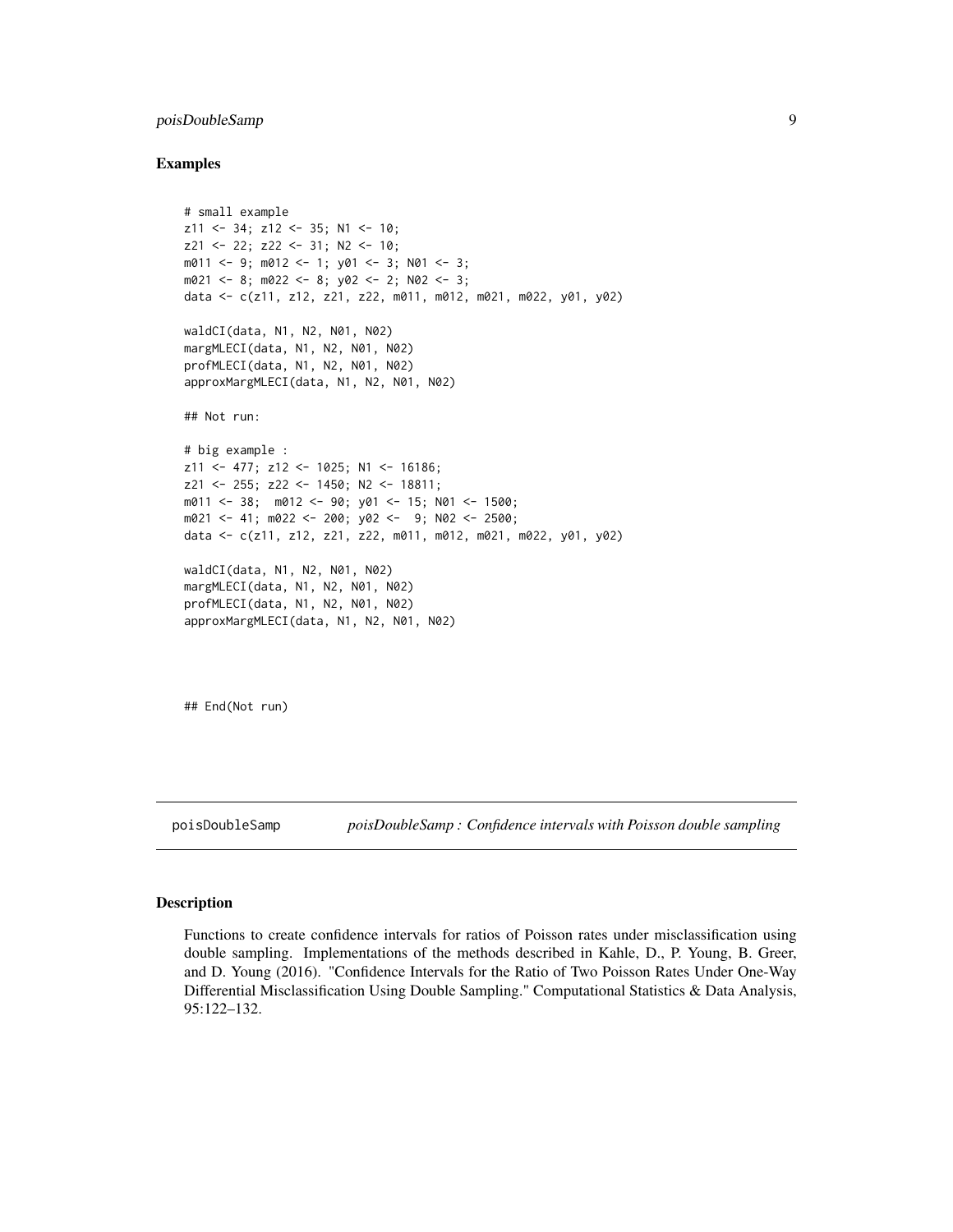<span id="page-9-0"></span>

## Description

Compute the profile MLE confidence interval of the ratio of two Poisson rates in a two-sample Poisson rate problem with misclassified data given fallible and infallible datasets. This uses a C++ implemention of the EM algorithm.

#### Usage

```
profMLECI(
  data,
 N1,
 N2,
 N01,
 N02,
  conf. level = 0.95,1 = 0.001,u = 1000,tol = 1e-10)
```
## Arguments

| data           | the vector of counts of the fallible data $(z11, z12, z21, z22)$ followed by the<br>infallible data (m011, m012, m021, m022, y01, y02) |
|----------------|----------------------------------------------------------------------------------------------------------------------------------------|
| N <sub>1</sub> | the opportunity size of group 1 for the fallible data                                                                                  |
| N <sub>2</sub> | the opportunity size of group 2 for the fallible data                                                                                  |
| N01            | the opportunity size of group 1 for the infallible data                                                                                |
| N02            | the opportunity size of group 2 for the infallible data                                                                                |
| conf.level     | confidence level of the interval                                                                                                       |
|                | the lower end of the range of possible phi's (for optim)                                                                               |
| u              | the upper end of the range of possible phi's (for optim)                                                                               |
| tol            | tolerance used in the EM algorithm to declare convergence                                                                              |
|                |                                                                                                                                        |

## Value

a named vector containing the marginal mle of phi

## References

Kahle, D., P. Young, B. Greer, and D. Young (2016). "Confidence Intervals for the Ratio of Two Poisson Rates Under One-Way Differential Misclassification Using Double Sampling." Computational Statistics & Data Analysis, 95:122–132.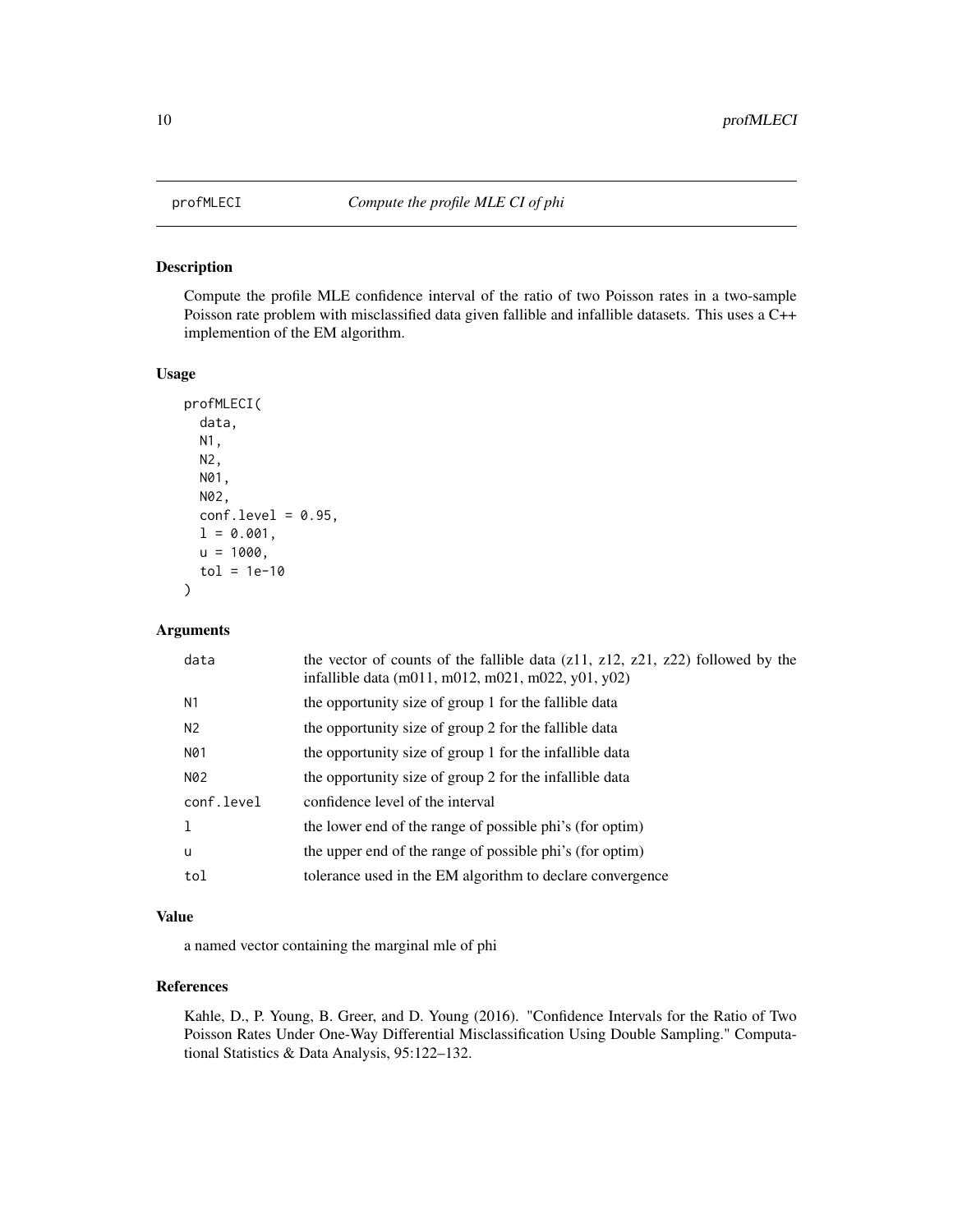#### <span id="page-10-0"></span>waldCI 11

#### Examples

```
# small example
z11 <- 34; z12 <- 35; N1 <- 10;
z21 <- 22; z22 <- 31; N2 <- 10;
m011 <- 9; m012 <- 1; y01 <- 3; N01 <- 3;
m021 <- 8; m022 <- 8; y02 <- 2; N02 <- 3;
data <- c(z11, z12, z21, z22, m011, m012, m021, m022, y01, y02)
waldCI(data, N1, N2, N01, N02)
margMLECI(data, N1, N2, N01, N02)
profMLECI(data, N1, N2, N01, N02)
approxMargMLECI(data, N1, N2, N01, N02)
## Not run:
# big example :
z11 <- 477; z12 <- 1025; N1 <- 16186;
z21 <- 255; z22 <- 1450; N2 <- 18811;
m011 <- 38; m012 <- 90; y01 <- 15; N01 <- 1500;
m021 <- 41; m022 <- 200; y02 <- 9; N02 <- 2500;
data <- c(z11, z12, z21, z22, m011, m012, m021, m022, y01, y02)
waldCI(data, N1, N2, N01, N02)
margMLECI(data, N1, N2, N01, N02)
profMLECI(data, N1, N2, N01, N02)
approxMargMLECI(data, N1, N2, N01, N02)
```
## End(Not run)

waldCI *Compute the Wald confidence interval*

## Description

Compute the Wald confidence interval of a two-sample Poisson rate with misclassified data given fallible and infallible datasets.

#### Usage

```
waldCI(data, N1, N2, N01, N02, conf.level = 0.95)
```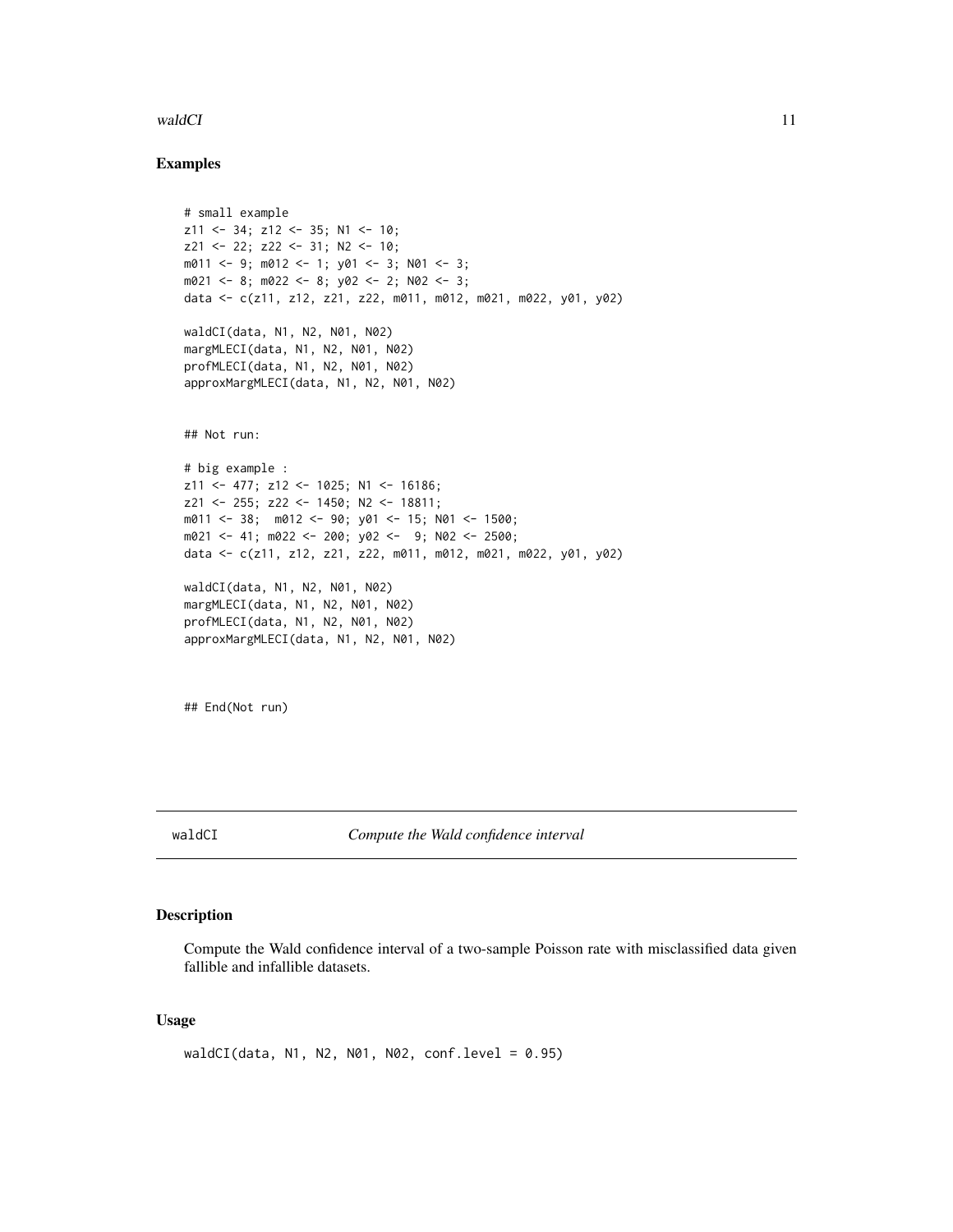#### **Arguments**

| data           | the vector of counts of the fallible data $(211, 212, 221, 222)$ followed by the<br>infallible data (m011, m012, m021, m022, y01, y02) |
|----------------|----------------------------------------------------------------------------------------------------------------------------------------|
| N1             | the opportunity size of group 1 for the fallible data                                                                                  |
| N <sub>2</sub> | the opportunity size of group 2 for the fallible data                                                                                  |
| N01            | the opportunity size of group 1 for the infallible data                                                                                |
| N02            | the opportunity size of group 2 for the infallible data                                                                                |
| conf.level     | confidence level of the interval                                                                                                       |

## Value

a named vector containing the lower and upper bounds of the confidence interval

#### Examples

```
# small example
z11 <- 34; z12 <- 35; N1 <- 10;
z21 <- 22; z22 <- 31; N2 <- 10;
m011 <- 9; m012 <- 1; y01 <- 3; N01 <- 3;
m021 <- 8; m022 <- 8; y02 <- 2; N02 <- 3;
data <- c(z11, z12, z21, z22, m011, m012, m021, m022, y01, y02)
waldCI(data, N1, N2, N01, N02)
margMLECI(data, N1, N2, N01, N02)
profMLECI(data, N1, N2, N01, N02)
approxMargMLECI(data, N1, N2, N01, N02)
## Not run:
# big example :
z11 <- 477; z12 <- 1025; N1 <- 16186;
z21 <- 255; z22 <- 1450; N2 <- 18811;
m011 <- 38; m012 <- 90; y01 <- 15; N01 <- 1500;
m021 <- 41; m022 <- 200; y02 <- 9; N02 <- 2500;
data <- c(z11, z12, z21, z22, m011, m012, m021, m022, y01, y02)
waldCI(data, N1, N2, N01, N02)
margMLECI(data, N1, N2, N01, N02)
profMLECI(data, N1, N2, N01, N02)
approxMargMLECI(data, N1, N2, N01, N02)
```
## End(Not run)